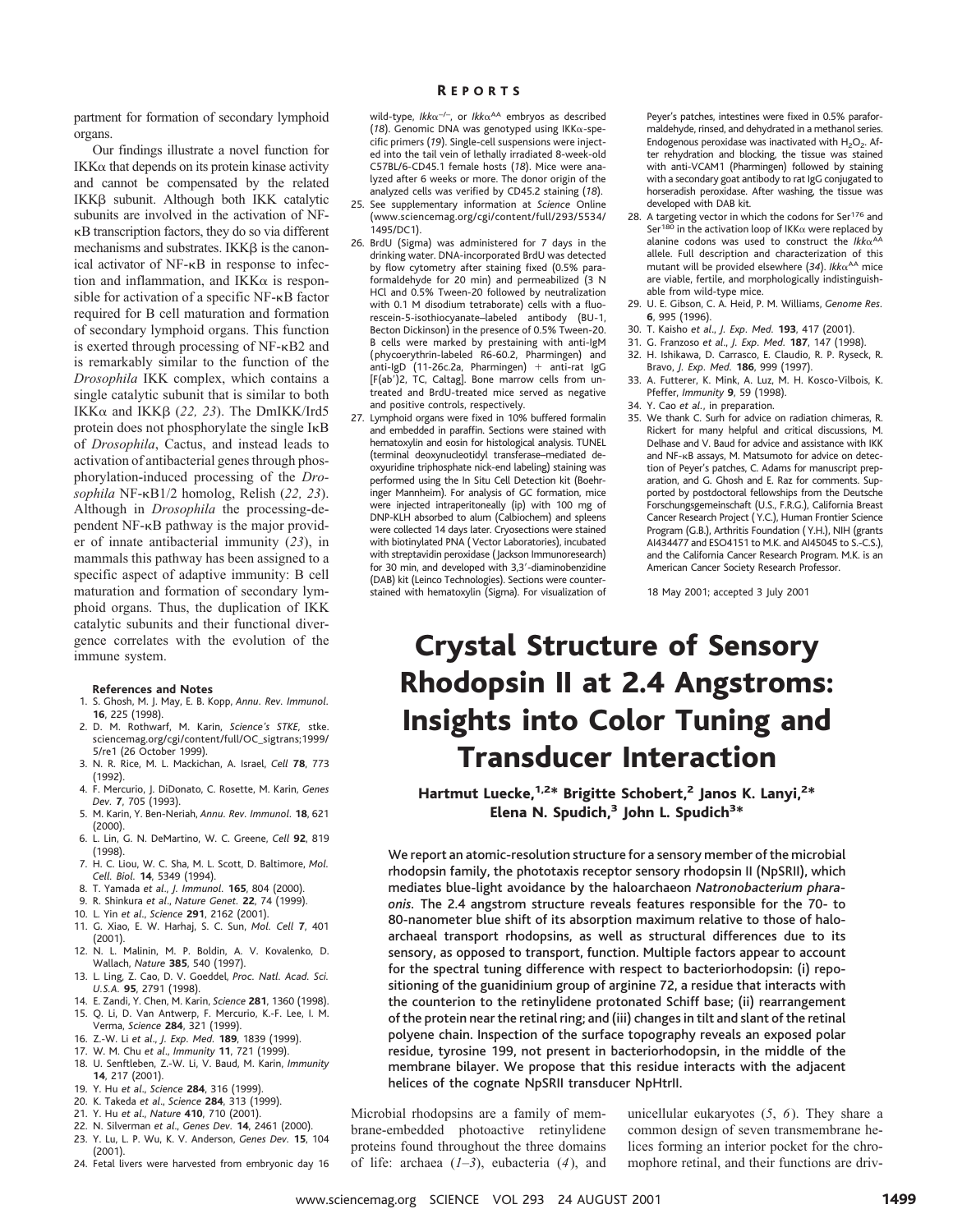en by a common photochemical reaction light-induced retinal isomerization—but they carry out two distinctly different functions: light-driven ion transport and photosensory signaling. Both functional types are found in haloarchaea such as *Halobacterium salinarum* and *Natronobacterium pharaonis*. In the haloarchaea, bacteriorhodopsin (BR) and halorhodopsin (HR) are light-driven ion pumps for protons and chloride, respectively (*2*, *3*); and the sensory rhodopsins I and II (SRI and SRII) are phototaxis receptors controlling the cell's swimming behavior in response to changes in light intensity and color (*1*). The *N. pharaonis* phototaxis receptor NpSRII is 27% identical to BR in amino acid sequence (7) and exhibits typically  $\sim$ 40% identity with other sensory rhodopsins; all contain  $\sim$ 80% identity in the residues known to form the retinal binding pocket in BR.

Atomic-resolution crystal structures of BR and HR from *H. salinarum* have been obtained by x-ray crystallography (*8*–*10*). An intermediate resolution (6.9 Å) projection structure of NpSRII derived from electron crystallography of two-dimensional (2D) crystals showed an overall disposition of the seven helices that was similar to that in the two transport rhodopsins (*11*). Here we report atomic-resolution information for a microbial sensory rhodopsin, the 2.4 Å structure of NpSRII obtained from x-ray diffraction of 3D crystals grown in a cubic lipid phase.

The overall seven-helical structure is similar to those of the transport rhodopsins BR and HR  $(8-11)$ . The antiparallel  $\beta$  sheet at the BC loop is two residues shorter than in BR (*9*). The EF loop participates in crystal packing between bilayer sheets, and helix E is fully ordered with a  $\pi$ -bulge kink (10) at position 154. For data collection and refinement statistics, see Table 1.

Among the known photosensory pigments, a unique property of retinylidene proteins, in microbial rhodopsins as well as higher animal visual pigments, is the tuning of the absorption spectrum of the retinal chromophore over a wide range of the visible region. BR, HR, and SRI in *H. salinarum* absorb green-orange light, with absorption maxima at 570 to 590 nm, whereas SRII exhibits blue-shifted absorption maxima, at 487 and 497 nm for the *H. salinarum* and *N. pharaonis* homologs [HsSRII (*12*) and NpSRII (*13*, *14*)], respectively. A protonated

<sup>1</sup>Department of Molecular Biology and Biochemistry, University of California, Irvine, CA 92697, USA. <sup>2</sup>Department of Physiology and Biophysics, University of California, Irvine, CA 92697, USA. <sup>3</sup>Department of Microbiology and Molecular Genetics and Structural Biology Center, University of Texas Medical School, Houston, TX 77030, USA.

\*To whom correspondence should be addressed. Email: hudel@uci.edu (H.L.), jlanyi@orion.oac.uci.edu (J.K.L.), or john.l.spudich@uth.tmc.edu (J.L.S.).

retinylidene Schiff base compound in methanol/Cl– exhibits maximal absorption at 440 nm (*12*). Interactions between the retinal chromophore and its protein environment typically shift the absorption to longer wave-

lengths (the "opsin shift") (*15*), resulting in absorption maxima at 497 nm in NpSRII and 568 nm in BR. In the better understood case, BR, three contributing factors have been identified (*16*): (i) the protein forces the con-



**Fig. 1.** Electron density map (2 $|F_o| - |F_c|$ , contoured at 1 $\sigma$ ) and corresponding molecular model of the retinal binding pocket. As in BR and HR, the all-trans retinal polyene chain is coplanar with the beta-ionone ring, which is in the 6s-trans conformation.  $Wat^{501}$  is bridging helices F ( $Trp^{171}$ ) and G (Thr<sup>204</sup> carbonyl). In addition, Wat<sup>501</sup> is also hydrogen-bonding with Thr<sup>167</sup> OH (not shown).

**Table 1.** X-ray data collection, molecular replacement, and refinement statistics. Crystals were grown from a cubic lipid phase (*27*) using octylglucoside-purified NpSRII (28.0 mg/ml) preincubated with *H. salinarum* polar lipids (11.2 mg/ml) (11). Ten-microliter aliquots were mixed with 10  $\mu$ l of monoolein glyceride (Nu-Check Prep., MI) and centrifuged for 1 hour at 11,000*g* at 22°C. After overnight incubation at 22°C, precipitant was added. The crystals used were thin rods about 5  $\mu$ m by 20  $\mu$ m by 200  $\mu$ m and were examined 5 weeks after the addition of 50  $\mu$ l of 3.5 M KCl in 50 mM MES (pH 5.3) as precipitant. Addition of exogenous *H. salinarum* polar lipids was essential for crystal formation. The crystals belong to space group  $C222$ <sub>1</sub>, with  $a = 87.34$  Å,  $b = 130.81$  Å, and  $c = 50.87$  Å, and consist of bilayers stacked in the *b* direction. The *a* and *c* cell dimensions, as well as the packing, are very similar to those reported for 2D crystals of NpSRII (*11*). Diffraction data were collected on one cryocooled crystal at the microfocus beamline ID13 at ESRF (Grenoble), using a MAR Research charge-coupled device detector. Each image was  $1^{\circ}$  in  $\varphi$ , with an exposure time of 2 s. Images were reduced, scaled, and merged with the programs DENZO/SCALEPACK (*28*). Molecular replacement was carried out with the program X-PLOR (*29*), using the coordinates of the 1.55 Å bacteriorhodopsin structure (PDB code 1C3W, protein without retinal) and yielded an initial *R* factor of 49.2% (4 to 12 Å). Successive rounds of refinement and model building with the programs CNS (30) and CHAIN (31) using annealed simulated omit and  $3|F_{\circ}| - 2|F_{\circ}|$  maps resulted in an *R* factor of 23.3%, and an  $R_{\text{free}}$  of 28.0% for all data between 2.4 and 20 Å without  $\sigma$  cutoff. In many regions near the hydrophobic protein surface, long tubes of density are present for native dihydrophytyl lipids, which as in the case of BR remained tightly bound to the protein through solubilization and cubic lipid phase crystallization. All peptide bonds fall into the allowed regions of the Ramachandran plot.

| Data reduction resolution range                                | $2.4 - 20.0$ Å | $2.40 - 2.44$ Å |
|----------------------------------------------------------------|----------------|-----------------|
| Total observations                                             | 80.761         |                 |
| Unique structure factors                                       | 10,704         | 520             |
| R <sub>merge</sub> (%)                                         | 9.5            | 44.0            |
| Average $I/\sigma(I)$                                          | 5.7            | 1.3             |
| Completeness (%)                                               | 92.2           | 92.0            |
| Mosaicity (°)                                                  | 0.86           |                 |
| Refinement resolution range                                    | $2.4 - 20.0$ Å |                 |
| R factor (%) for working set, no $\sigma$ cutoff               | 23.3           |                 |
| $R_{\text{free}}$ (%) for 8.7% of the unique structure factors | 28.0           |                 |
| Deviation from ideal bond lengths (Å)                          | 0.0086         |                 |
| Deviation from ideal bond angles (°)                           | 1.29           |                 |
|                                                                |                |                 |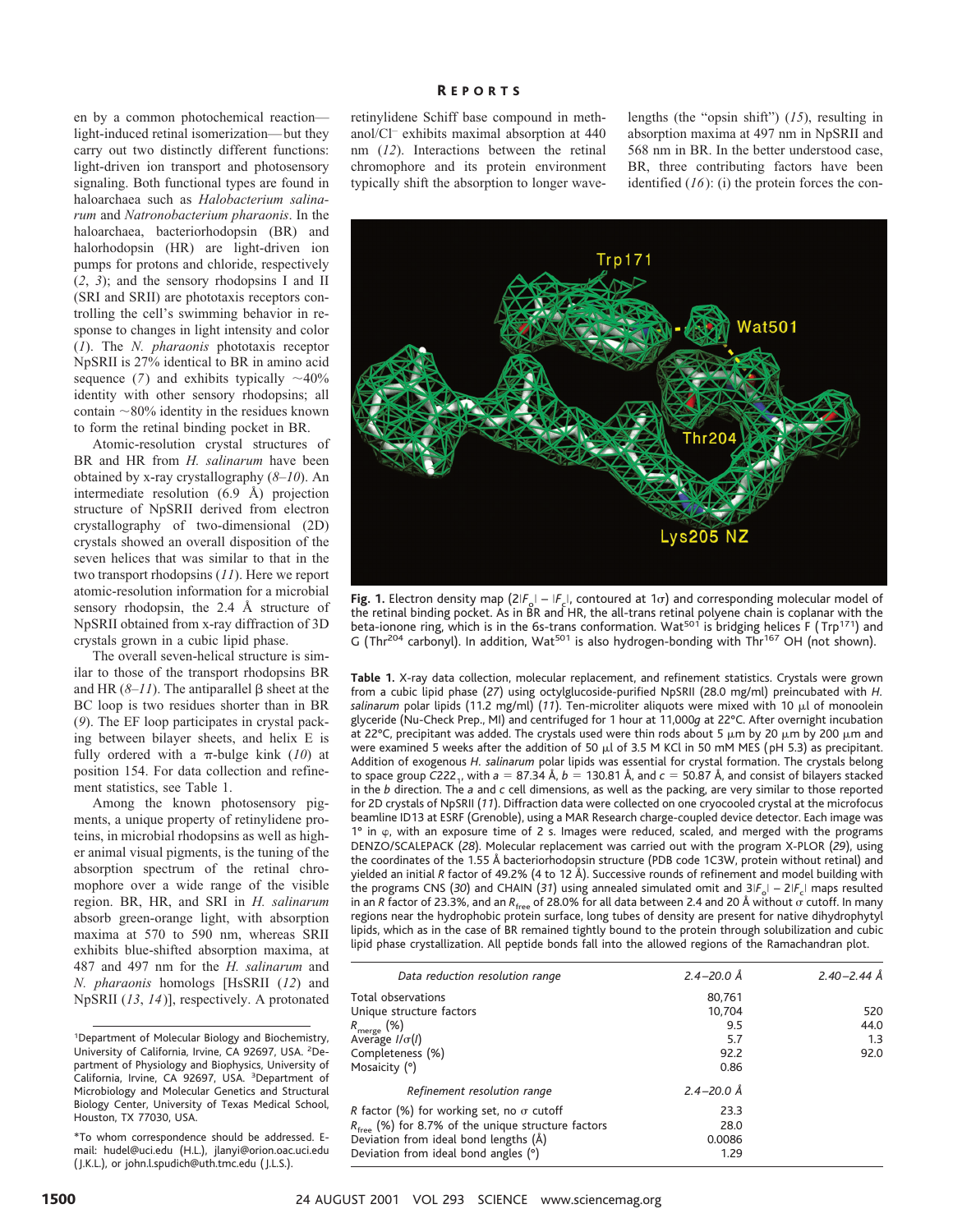formation of the C6–C7 single bond in the retinal to be 6s-trans, allowing ring/chain coplanarity; (ii) the positive charge on the protonated Schiff base is only weakly stabilized by a complex counterion provided by the protein environment; and (iii) a less welldefined third factor, which is thought to involve the interaction of polar or polarizable protein groups with the chromophore, destabilizes the ground state or stabilizes the excited state.

The retinal-binding pocket of NpSRII provides insights into structural changes responsible for its blue shift with respect to BR (Figs. 1 and 2). The ring and polyene chain of NpSRII are coplanar as in BR, and therefore we expect a similar opsin shift contribution from this factor. In the case of HsSRII, it has been suggested that ring/chain coplanarity

**Fig. 2.** Comparison of NpSRII and BR structures. The coordinates were aligned with the Iterative Magic Fit procedure of Swiss-PDBViewer version 3.7b2 (*33*), yielding a root mean square deviation of 0.96 Å for 816 main-chain atoms (BR is shown in purple; NpSRII is shown in white, blue, and red). (**A**) Stereo view of the retinal binding pocket. There is a change in the tilt of the whole polyene chain, presumably largely due to extra room near the end of the ring (C3 and C4 atoms) because of a combination of smaller side chains on residues 130/131 (Gly<sup>130</sup>/Ala<sup>131</sup> in NpSRII, Ser<sup>141</sup>/Thr<sup>142</sup> in BR) and a local outward bowing of the backbone of helices E and F by up to 1.3 Å [see (C)]. The Ser<sup>141</sup>/Thr<sup>142</sup> pair in BR, not labeled in the figure, contributes two hydroxyl groups, which are evident as purple protruding from helix E toward the ring. And despite equivalent retinal stereochemical restraints in refinement, the distance from the Schiff base nitrogen (NZ) to retinal C4 increases from 14.0 to 14.6 Å, resulting in a more linear (or less bent) polyene chain in NpSRII. The relative positions of the protonated Schiff base nitrogen and the two negatively charged aspartate carboxylates of  $Asp^{75}$  and  $Asp^{201}$  are nearly unchanged. However, the electron density for the water molecule found between the Schiff base and these two carboxylates ( Wat402) (*9*, *32*) is very weak, suggesting that this water is either more mobile or not fully occupied in NpSRII. In contrast, waters 401, 406, and 501 are well ordered (9). The  $\pi$  bulge of helix G at residue 204 is also present as it is in BR (*9*)

and HR (10), despite the bulkier side chain (Thr<sup>204</sup>) at this position. (B) Stereo view of the Schiff base and the complex counterion. The guanidinium of  $Arg^{72}$ moves 1.1 Å away (10.5 versus 9.4 Å) from the Schiff base nitrogen and also reorients its Ne hydrogen. This movement becomes possible because several side chains in the region between Arg<sup>72</sup> and the extracellular side (below Arg<sup>72</sup> in the figure) have reduced volumes (Phe<sup>208</sup>  $\rightarrow$  Ile<sup>197</sup>, Glu<sup>194</sup>  $\rightarrow$  Pro<sup>183</sup>, and Glu<sup>204</sup>  $\rightarrow$  Asp<sup>192</sup>). (C) Plot of distance versus residue number. The average main-chain distance between NpSRII and BR is plotted as a function of residue number (BR numbering). The largest deviations are at the shortened antiparallel  $\beta$  sheet in the BC loop (near residue 70) and at the COOH-terminus, which is being displaced by a detergent molecule.

### R EPORTS

alone is sufficient to explain its relatively small opsin shift to 487 nm (*12*).

Although one of the important means of modulating the absorption of a protonated retinal Schiff base is to vary its distance to its counterion (*15*), the two aspartate carboxyls Asp<sup>75</sup> and Asp<sup>201</sup> in NpSRII are in nearly identical positions as in BR. Instead, several changes in the structure combine to cause the blue shift from BR by minimizing factors (ii) and (iii), which shift BR absorption to longer wavelengths. The first is a displacement of the guanidinium group of  $Arg^{72}$  by 1.1 Å, coupled with a rotation away from the Schiff base in NpSRII. This increase in distance reduces the influence of Arg<sup>72</sup> on the counterion, thus strengthening the Schiff base/ counterion interaction.

Second, a blue shift is expected (*15*, *17*)

B

from the removal of two hydroxyls near the  $\beta$ -ionone ring from Ser<sup>141</sup> and Thr<sup>142</sup> in BR, replaced with nonpolar residues Gly130 and Ala131 in NpSRII. A possible third contributor to the color difference is the change in tilt and slant of the retinal polyene chain, altering the interaction of the conjugated  $\pi$  system with the binding pocket, thereby modulating ground- and excited-state energy levels (Fig. 2A).

Mutagenic substitution of 10 residues, in or near the retinal-binding pocket with their corresponding BR residues, including Gly<sup>130</sup> to Ser<sup>141</sup> and Ala<sup>131</sup> to Thr<sup>142</sup>, produced only a  $\sim$ 25-nm red shift of the NpSRII absorption maximum (*18*, *19*). Our interpretation is that these substitutions do not produce the full 71-nm red shift to the BR value, because they do not result in the movements of Arg72 and



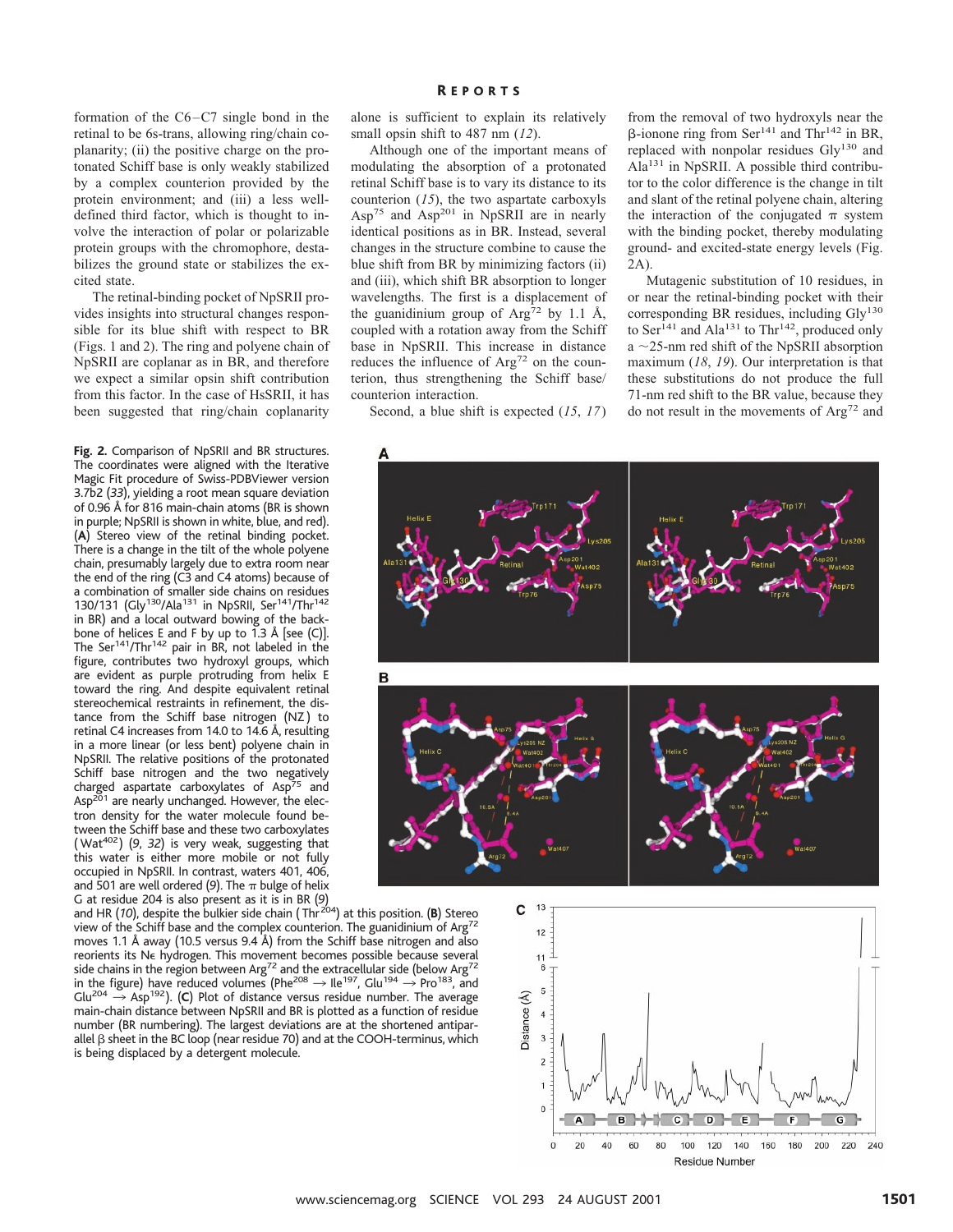the other retinal pocket residues from their altered positions, which are determined by residue interactions outside the pocket as well as by helix backbone differences between NpSRII and the transport rhodopsins (Fig. 2C). Arg72 is repositioned as a consequence of several factors, including movement of its helix backbone by 0.9 Å and the cavity created by changes from BR: Phe<sup>208</sup>  $\rightarrow$  Ile<sup>197</sup>,  $Glu^{194} \rightarrow Pro^{183}$ , and  $Glu^{204} \rightarrow Asp^{192}$  (Fig. 2B). Hence the spectral tuning results from precise positioning of retinal binding pocket residues and the guanidinium of Arg<sup>72</sup>, which cannot be deduced from primary structure alone but requires atomic-resolution tertiary structure information.

Wegener *et al.* (*20*) have used electron paramagnetic resonance spectroscopy to measure the accessibility and static and transient mobility of nitroxide labels placed at the positions of eight residues on the cytoplasmic side of helices F and G in NpSRII. They concluded that  $Lys^{157}$  and  $Ser^{158}$  are oriented toward the aqueous phase; Leu<sup>159</sup>, Tyr<sup>160</sup>,  $I$ le<sup>211</sup>, and Leu<sup>213</sup> face the protein interior; and Phe<sup>210</sup> and Ala<sup>212</sup> are located at the protein/lipid bilayer interface. Each of these assignments is confirmed by the crystal structure except Ile<sup>211</sup>, which is on the surface of helix G facing the hydrophobic portion of the bilayer. A possible explanation of the contrasting assignment of  $Ile<sup>211</sup>$  is that the spinlabel nitroxide distorts the structure. Further, light-induced changes in the spin labels indicated movement of helix F with negligible movement of helix G (*20*). The disconnection of the two helices was suggested as possibly being due to the predicted absence of the  $\pi$ bulge in helix G (20), but we observe the  $\pi$ bulge to be present in the NpSRII structure, indicating that the apparent dissociation of

**Fig. 3.** Exposed conserved tyrosine in middle of the bilayer. The NpSRII surface (CP side, top; EC side, bottom) is colored according to amino acid type (red, negatively charged; blue, positively charged; yellow, polar; gray, hydrophobic). Residue<br>Tyr<sup>199</sup> is situated in the middle of the bilayer (whose hydrophobic portion lies between the white horizontal lines) near a  $\pi$ bulge on the outside of helix G one-and-a-half helix turns from the lysine (Lys<sup>205</sup>) to which the retinal is attached.

helixes F and G in the spin-labeling study must be attributable to other factors.

The sensory rhodopsins do not pump ions when complexed with their cognate transducers, but in some cases light-driven vectorial translocation of protons does occur in the absence of transducer (*21*). Substantial proton transport by NpSRII required factors that are expected to increase cytoplasmic-side proton conductivity (the presence of sodium azide and the Phe<sup>86</sup>  $\rightarrow$  Asp<sup>86</sup> mutation), and both wild-type NpSRII and HsSRII circulate protons primarily to and from the extracellular side. In the structure, the low proton conductivity on the cytoplasmic side is evident in that the Asp<sup>96</sup>-Thr<sup>46</sup> pair in the cytoplasmic channel of BR is replaced by the Phe<sup>86</sup>-Leu<sup>40</sup> pair and presents a hydrophobic barrier (*22*). The greater hydrophobicity of the cytoplasmic side is attested by the presence of a detergent molecule  $(\beta$ -octylglucoside) that is inserted with its C8 tail perpendicular to the bilayer into the middle of the seven-helix bundle, almost reaching the side chain of Phe86.

A fundamental question is how the common design of microbial rhodopsin proteins has been adapted to carry out their two distinct functions. Transport rhodopsins function independently of interaction with other proteins and translocate ions through an intramolecular channel. Sensory rhodopsins, on the other hand, transmit signals by protein-protein interaction with transducer proteins that control cytoplasmic enzymatic activity (*7*, *23*, *24*). In HsSRI and HsSRII, the receptors form a molecular complex with their cognate integral membrane transducer proteins, HtrI and HtrII, respectively, which in turn modulate a cytoplasmic phosphorylation pathway that controls the cell's motility apparatus (*1*). Chimera experiments with



the *H. salinarum* transducers showed that the interaction specificities of SRI with HtrI and SRII with HtrII are determined by the transmembrane helices of the Htr subunits (*25*), indicating that interaction occurs within or near the membrane. A fragment of NpHtrII lacking most of the cytoplasmic domain interacts with NpSRII in vitro, supporting the idea that transmembrane helix-helix interactions occur also in the *N. pharaonis* pair (*20*). Bearing on the possible location of the transducer-binding surface of the receptor, the structure of NpSRII reveals that a tyrosine residue protrudes from the lipid-facing surface of helix G (Fig. 3). Unlike threonine or serine hydroxyls, which can hydrogen-bond to main-chain carbonyls of their own helix, the tyrosine phenol group is too long and rigid to allow the formation of such hydrogen bonds. To avoid an unpaired polar hydroxyl in the middle of the bilayer, in the 3D crystals, and presumably in the 2D crystals as well, the Tyr<sup>199</sup> hydroxyl forms an intermolecular hydrogen bond to the main-chain carbonyl of a transmembrane helix from a neighboring molecule in the same bilayer (Ala<sup>125</sup> in helix E). Tyr199 is conserved in the three known SRII sequences, whereas this residue is a phenylalanine in the two known SRI sequences (*1*). The need to hydrogen-bond to an adjacent protein makes Tyr199 an excellent candidate for transducer binding in the SRII-HtrII complex in *N. pharaonis* membranes. The hydrophobic surface of NpSRII displays three distinct faces: face I is defined by helices F, G, and A; face II by helices A (the CP half), B, C, D, and E (the EC half); and face III by helices E and F. Tyr199 is located prominently in the middle of face I, the face that also contains both helices known to undergo large motions during the BR photocycle (*26*). It is thus likely that face I provides the majority of the interaction with the photosignal transducer. Other residues on the outside of helix G also show clear grouping between the SRI and SRII subfamilies, possibly contributing to transducer binding specificity.

#### **References and Notes**

- 1. W. D. Hoff, K.-H. Jung, J. L. Spudich, *Annu. Rev. Biophys. Biomolec. Struct.* **26**, 223 (1997).
- 2. D. Oesterhelt, *Curr. Opin. Struct. Biol.* **8**, 489 (1998).
- 3. J. K. Lanyi, *J. Phys. Chem.* **104**, 11441 (2000).
- 4. O. Be´ja` *et al.*, *Science* **289**, 1902 (2000).
- 5. J. A. Bieszke, E. N. Spudich, K. L. Scott, K. A. Borkovich, J. L. Spudich, *Biochemistry* **38**, 14138 (1999).
- 6. J. L. Spudich, C.-H. Yang, K.-H. Jung, E. N. Spudich, *Annu. Rev. Cell. Dev. Biol.* **16**, 365 (2000).
- 7. R. Seidel *et al.*, *Proc. Natl. Acad. Sci. U.S.A.* **92**, 3036 (1995).
- 8. H. Belrhali *et al.*, *Structure* **7**, 909 (1999).
- 9. H. Luecke, B. Schobert, H.-T. Richter, J.-P. Cartailler, J. K. Lanyi, *J. Mol. Biol.* **291**, 899 (1999).
- 10. M. Kolbe, H. Besir, L. O. Essen, D. Oesterhelt, *Science* **288**, 1390 (2000).
- 11. E. R. S. Kunji, E. N. Spudich, R. Grisshammer, R. Henderson, J. L. Spudich, *J. Mol. Biol.* **308**, 279 (2001).
- 12. T. Takahashi *et al.*, *Biochemistry* **29**, 8467 (1990).
- 13. J. Hirayama *et al.*, *Biochemistry* **31**, 2093 (1992).
- 14. I. Chizov *et al.*, *Biophys. J.* **75**, 999 (1998).